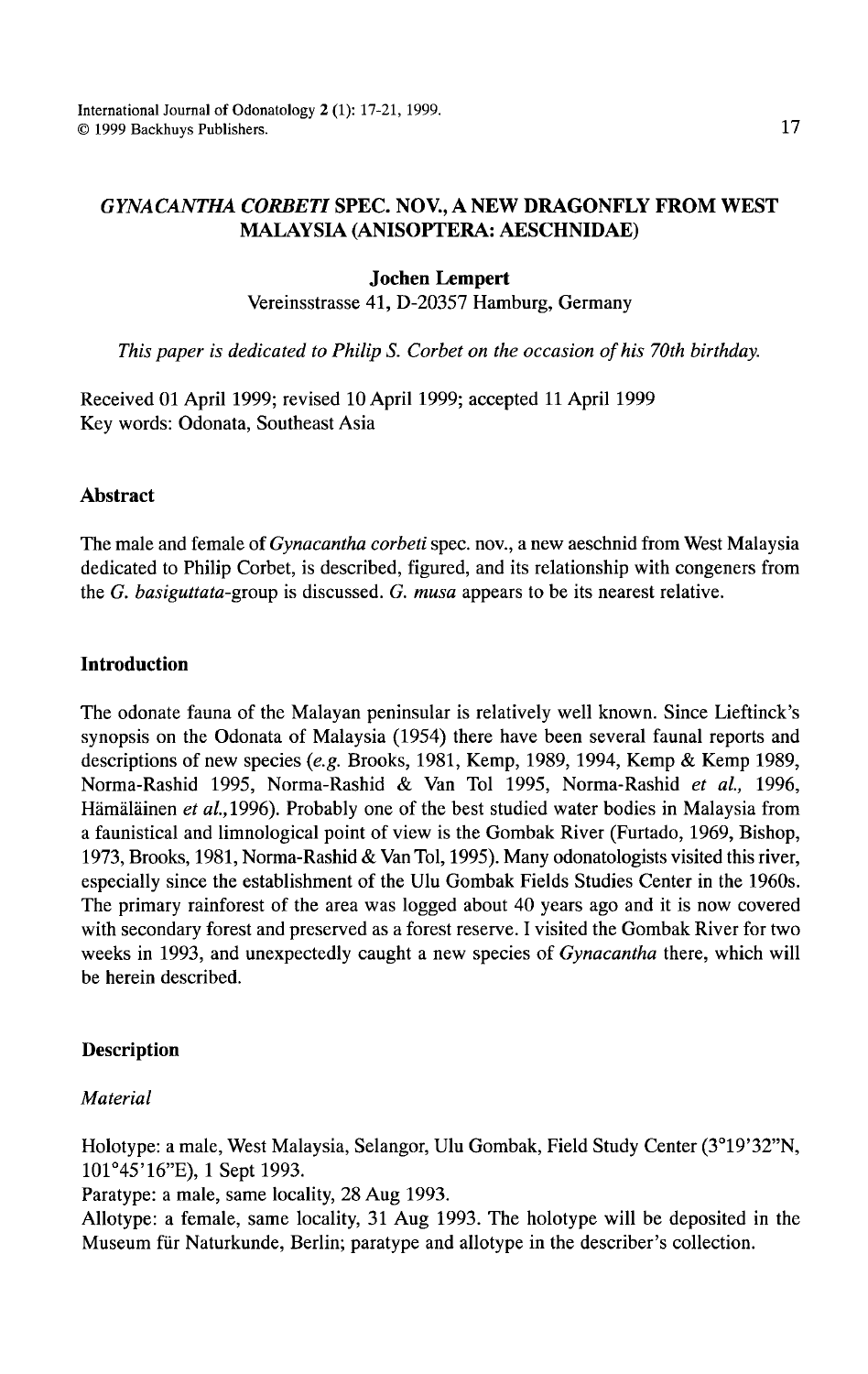# *Etymology*

The new species is dedicated to Philip Corbet - its *locus typicus* is situated near to his city of birth, Kuala Lumpur. Furthermore other ties can be linked to this locality: Philip caught dragonflies at the Gombak River twenty years ago, and before him his father, a well known Lepidopterologist, collected dragonflies in the same area 70 years ago (Brooks, 1981).

## *Holotype*

Head: occipital triangle brown; antennae brown; vertex black; frons dorsally with dark T-mark, its margins confluent with surrounding greenish yellow, clypeus greenish, lower margin of postclypeus yellow; labrum, genae, and labium yellow.

Thorax: prothorax light brown, synthorax green with a small brown spot above the stigma; lower parts of pleurites light-brown, not reaching the stigma. Legs: coxae brown, fore legs black, inner side of trochanter and proximal half of femur pale brown (right fore leg missing), middle- and hind legs black, the proximal half of femur and tarsus ferruginous. Wings: venation black, costa dark brownish red; membrane of wings clear, slightly tinged with yellow; this colour more pronounced along wing margins; costal- and subcostal space to first anq and basis of median space dark brown; membranula grey; anal triangle with three cells; anal loop with 10 resp.ll cells; wing triangle with 6 or 7 cells in fore- and hind wing; nodal index in fore wing 22.26/28.22, in hind wing 25.20/ 21.24. Between Rspl and IR3 below the fork of IR3 six cells in hind wing and seven cells in fore wing; maximum five rows of cells between M and Mspl; number of cells along media 35 in hind wing; pterostigma light brown, length 3 mm, in hind wing surmounting 3.5 resp. 4 cells.

Abdomen: segment three constricted to one third of its maximum width; oreillettes broad with 6 resp. 9 teeth; ground colour black with - in life - vividly green markings, which became indistinctly brown in the dried specimen; dorsum on segment 1 almost completly covered with a central brown spot, laterally green; basal margin of segment 2 green, confluent with distinct mid-dorsal stripe, two lateral green stripes and two apical stripes; segments 3 - 8 each with a pair of green stripes at first third and two spots at the apical margin of segment, segment 8 with two additional spots in the middle of segment (post mortem?), segment 9 with two diffuse basal spots; appendices superiores reddish black, the broadened tips black, inferior appendage yellow, with dark basis and black tip; bristles of almost equal length grouped in a brush-like manner near the apex of the superior appendages (Figs 1 and 2).

Measurements. Total length, including cerci 71.5 mm, length of abdomen including cerci 55 mm, length of hind wing 48.5 mm.

### *Para type*

Colours less well preserved; differences with holotype: wings - probably due to age completly enfumed with light brown; nodal index of fore wing 21.27/28.22, of hind wing 23.20/21.24; triangle with eihgt cells in fore wing and seven cells in hind wing; anal loop with 12 resp.13 cells; oreillettes with 7, resp. 8 teeth.

### *Allotype*

Head: frons with T-mark, face light reddish brown.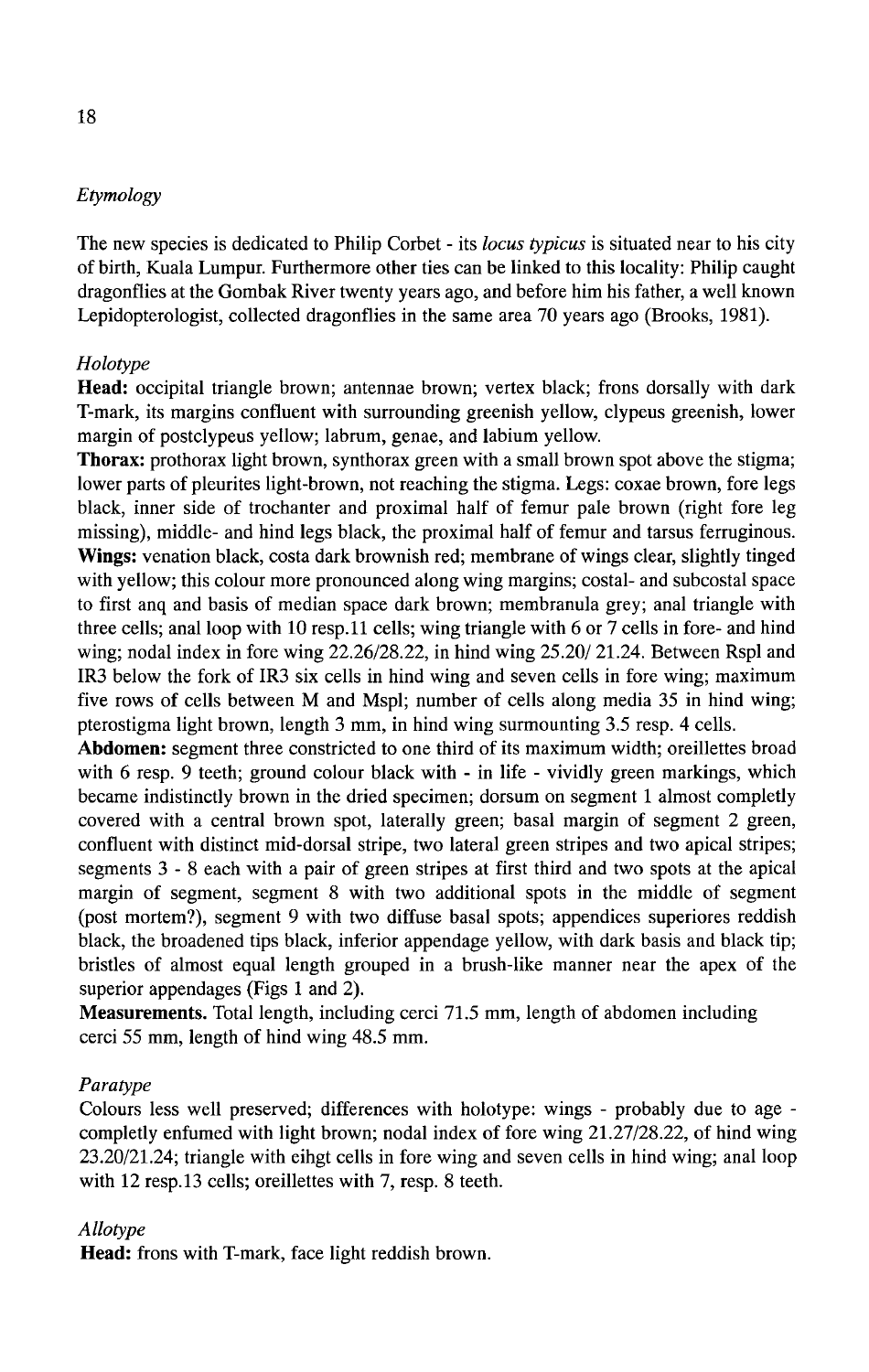**Thorax:** olive brown; wings tinged with brown, more intensely so in costal - and subcostal space, wing base as in male deep brown; wing triangle with  $8$ , resp. 7 cells in fore - and  $6$ , resp.7 cells in hind wing; nodal index of fore wing 21.29/27.20, of hind wing 26.22/20.24; between Rspl and IR3, seven cells in fore- and eight cells in hind wing; maximum six rows of cells between M and Mspl; pterostigma light brown, almost yellowish.

**Abdomen:** segment 3 slightly constricted, markings diffuse, due to postmortal changes; probably similar to male; segment 10 laterally prolonged downwards and ending in two divaricate spines, which are only slightly curved in lateral view; styli long and rather stout; appendices broken (see Fig. 3).

**Measurements** (mm). Total length, excluding cerci 65 mm, abdomen, excluding cerci 50 mm; length hind wing 49 mm.



Figures 1-3. *Gynacantha corbeti* sp. n.: (1) Male- terminal segments of abdomen, dorsal view;- (2) The same in lateral view; - (3) Female - terminal segments of abdomen, lateral view.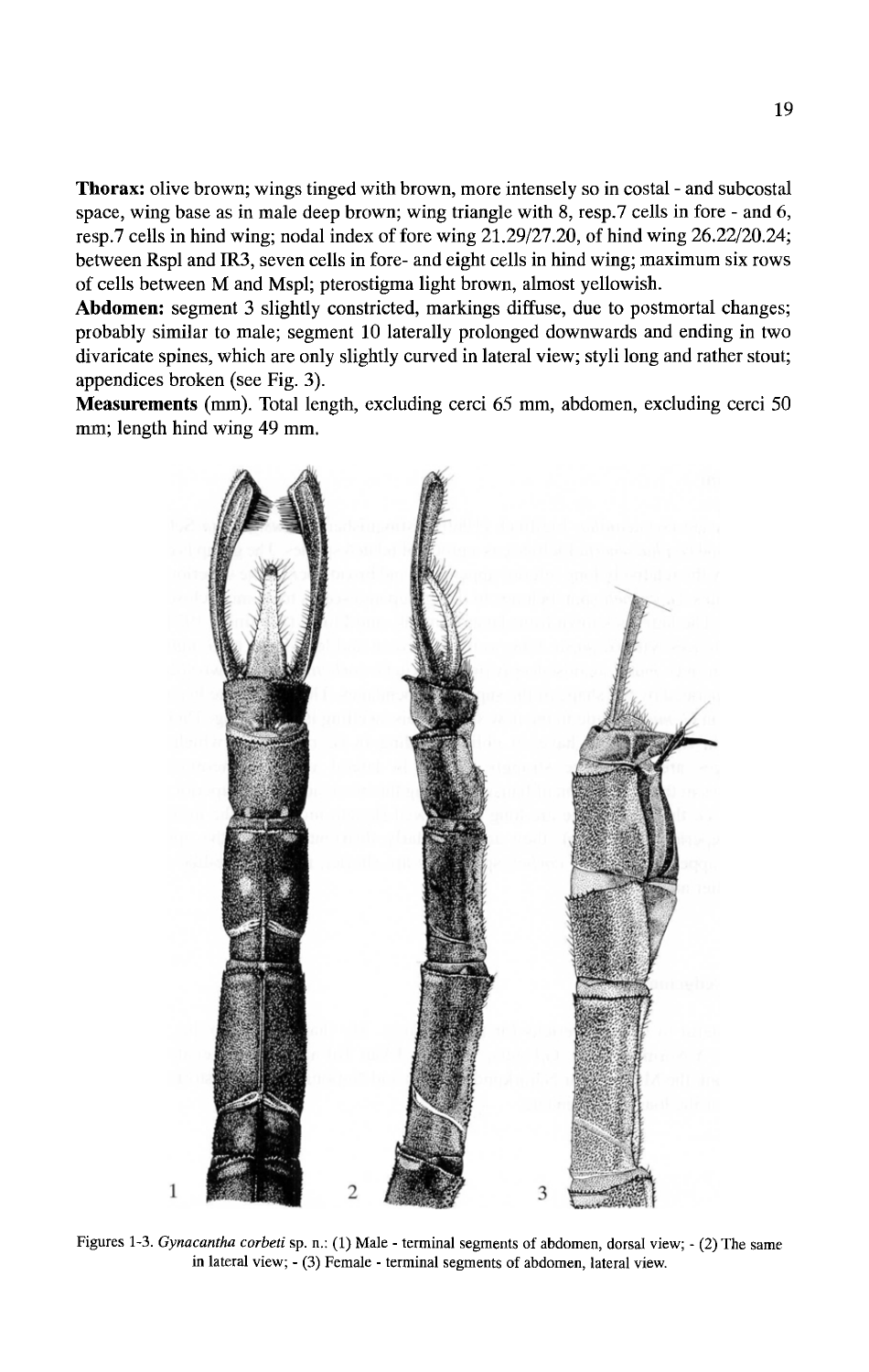### **Biological Notes**

The species was found at a small, forested triburary of the Gombak River, close to the Field Studies Centre. When I visited the site during the dry season, there was almost no running water, with the stream reduced to a series of stagnant, fully shaded pools.

Males were encountered in the course of three visits in the afternoon hours (between 1500 und 1600 hr). They were clinging to twigs above the water surface at a height of 20-30 em. When disturbed, these males flew up, but returned to their previous perch. I did not observe spontaneous flights of perched males. One female flew up from the ground close to the water edge, where she probably oviposited.

## **Discussion**

Within Asian *Gynacantha,* Lieftinck (1960) distinguished G. *basiguttata* Selys, G. *musa*  Karsch, and G. *phaeomeria* Lieftinck as a group of related species. The group is characterized mainly by the relatively long inferior appendage and broad apex of the superior appendages in the males. G. *corbeti* sp.n. belongs to this group and seems to be most closely related to G. *musa.* The latter is known from Java, Lombok, and Flores (Lieftinck, 1954).

Differences with G. *musa:* wing venation brown and less dense in G. *musa;* the wing basis clear in G. *musa,* against deeply brownish in G. *corbeti* sp.n. The two species are also easily separated by the shape of the superior appendages. They terminate in a cushion-like swelling in G. *musa,* while in the new species this swelling is less strong. They end almost squared in G. *musa,* but have an oblique ending in G. *corbeti,* in which the inferior appendages are also more strongly curved in lateral view. Furthermore, there are differences in the distribution of hair-setae along the inner side of the superior appendages. In G. *musa,* these hair-setae are long and bowed (length more than the maximum width of the superior appendage); they are irregularly distributed along the apical third of superior appendages. In G. *corbeti* sp.n., they are shorter, more bristle-like and grouped in a smaller area.

## **Acknowledgements**

I am grateful to Ursula Frerichs for the drawings. My thanks are also due to I.Azarae, D.Kovac, Y.Norma-Rashid, G.Peters, W.Piper, J.Van Tol and the University of Malaya. I also thank the Museum fur Naturkunde, Berlin and Nationaal Natuurhistorisch Museum, Leiden for the loan of specimens.